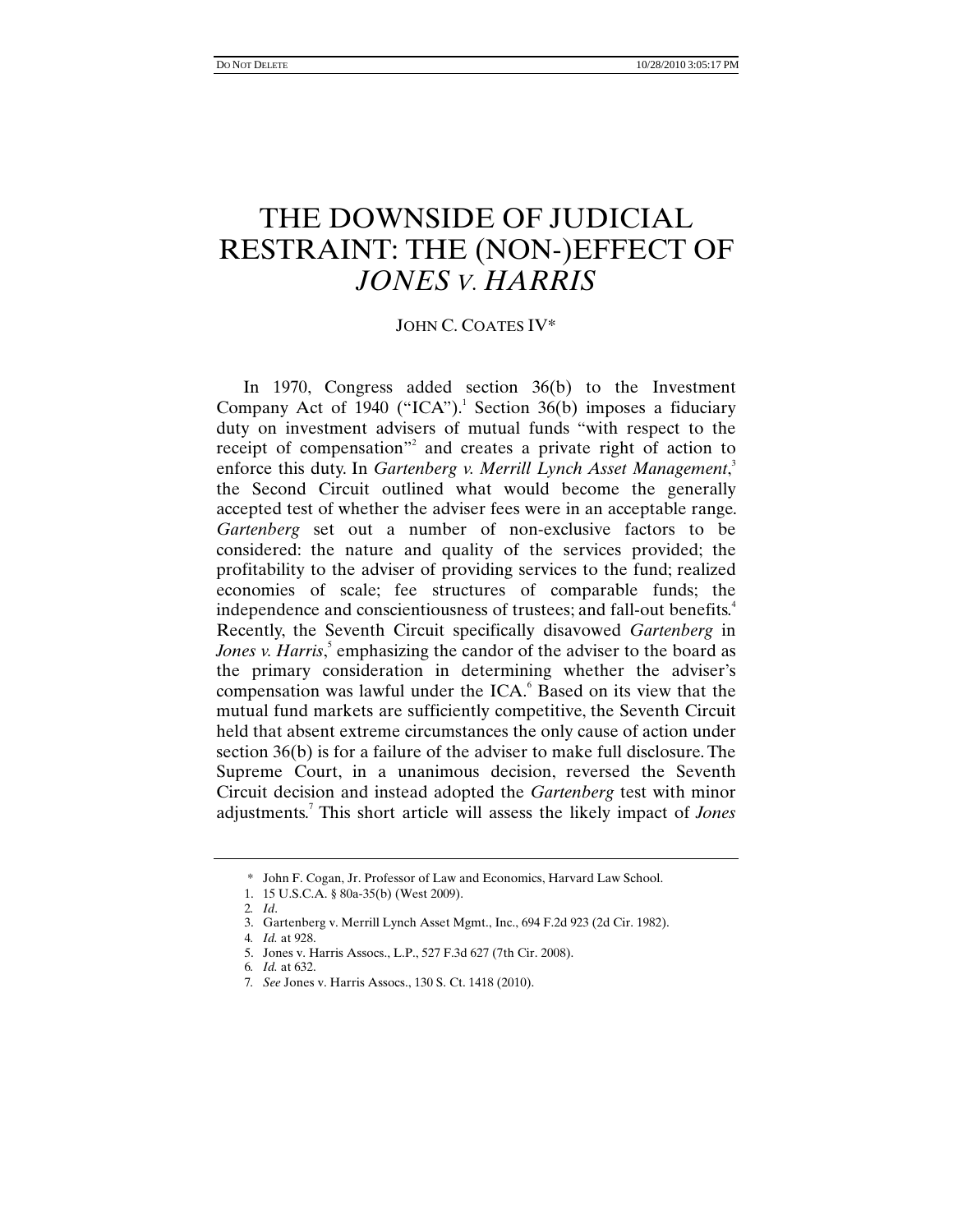and evaluate the Supreme Court's decision to exercise what would commonly be called "judicial restraint" in its analysis.

Little has changed from the pre-*Jones v. Harris*<sup>8</sup> legal environment. True, section 36(b) cases will move through the courts a bit differently from now on. Lower courts will not be able to dismiss cases solely on the basis that a given fee is within industry norms and they will be required to consider evidence comparing a fee with fees charged by the same advisor to institutional funds or other institutional clients. The Supreme Court's refusal to rule out any particular set of arguably relevant facts for purposes of section 36(b) analysis, or to establish any bright-line rules establishing how plaintiffs might conclusively demonstrate that a fee is excessive, means that fewer cases are likely to be decided on a motion for summary judgment.

Nevertheless, federal trial court judges had enormous discretion prior to *Jones* and continue to have enormous discretion to award damages, or not, under section 36(b). Since the Supreme Court chose to give little additional meaningful guidance to lower courts on what factors to use, beyond slight modifications to the *Gartenberg* factors,<sup>10</sup> the probability of liability after trial will continue to depend on the judge to which each case is assigned. If future cases are based not on what the judge had for breakfast, $11$  then they will certainly be based on the judge's prior (and not necessarily known) beliefs about how strong competitive market forces are in restraining fees. Since judge assignments are not known prior to a case being filed, the outcome of cases will be unpredictable, as in the past. Relatively few cases will be brought, as in the past. $12$  Both plaintiffs—effectively controlled by

 <sup>8.</sup> Jones v. Harris Assocs., 130 S. Ct. 1418 (2010).

<sup>9</sup>*. Id*. at 1428.

 <sup>10.</sup> Gartenberg v. Merrill Lynch Asset Mgmt., 694 F.2d 923, 930 (2d Cir. 1982) (providing six factors to consider in weighing whether the mutual fund investment advisor breached a fiduciary duty through charging excessive fees: nature and quality of services provided; the profitability of the fund to the advisor; economies of scale operating as the fund grows larger; fee structures of comparable funds; the independence and conscientiousness of trustees; and fall-out benefits).

<sup>11</sup>*. See* Charles M. Yablon, *Justifying the Judges' Hunch: An Essay on Discretion*, 41 HASTINGS L.J. 231, 235 n.16 (1990) (discussing Ronald Dworkin's critique of legal realism, but noting that the closest published phrase used by a realist, or a contemporary interlocutor of a realist, was Roscoe Pound's reference to "cadi" justice administered "at the city gate by the light of nature tempered by the state of his digestion." *See* Roscoe Pound, *The Decadency of Equity*, 5 COLUM. L. REV. 20, 21 (1905)).

 <sup>12.</sup> With the assistance of lawyers and experts (both defense and plaintiff) involved in pending section 36(b) cases, to whom I extend thanks, I have been gathering data on section 36(b) cases. So far, I have identified fewer than twenty discrete fund complexes that were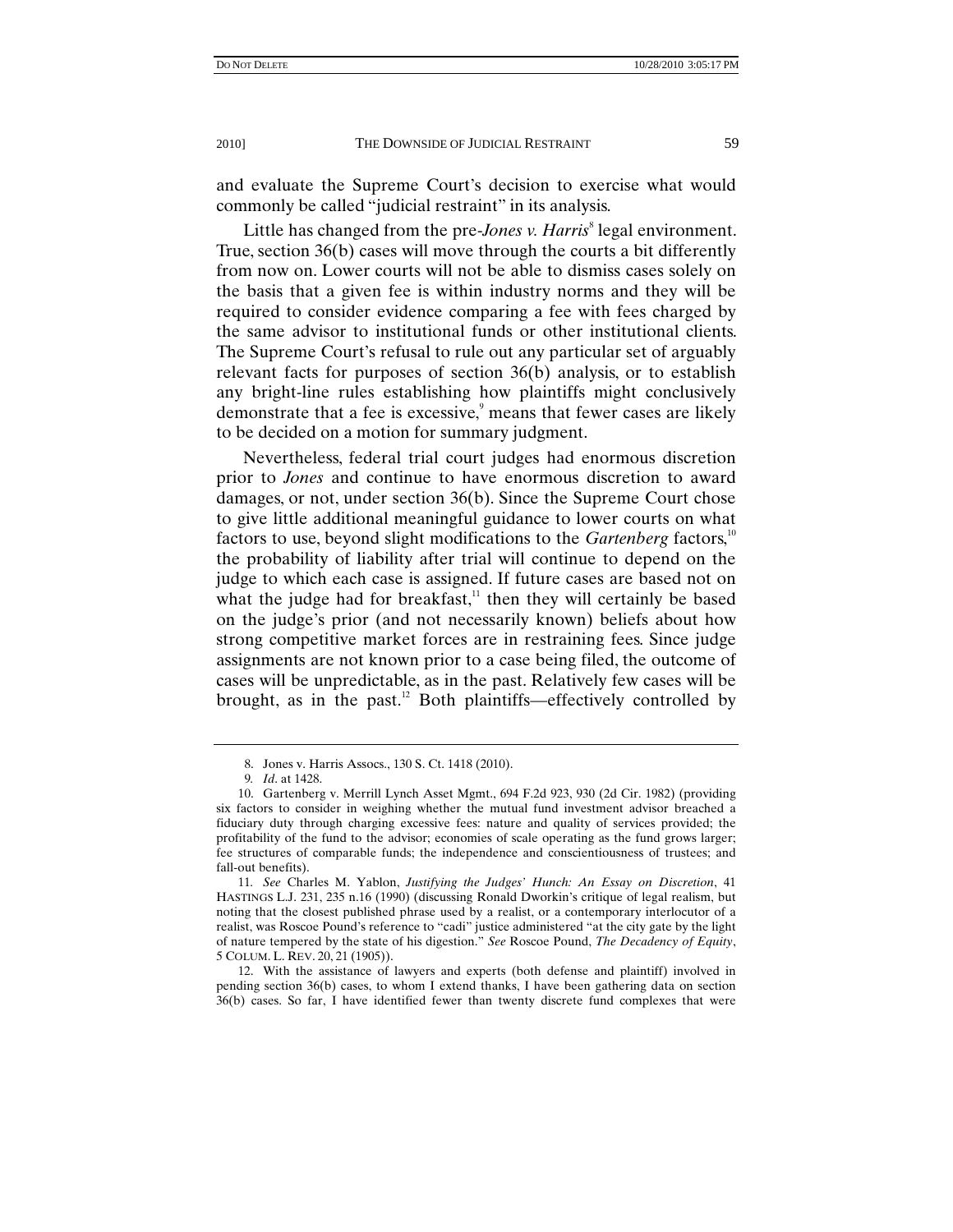plaintiff attorneys, who are averse to the risk of losing the time and effort they invest bringing a case—and defendants—effectively controlled by in-house attorneys and managers of fund advisory firms, who are averse to the risk of a losing a high-profile case with potential for both large money damages and reputational harm—will be likely to settle cases before a trial on the merits.

#### I. THE IMMEDIATE BENEFICIARIES OF *JONES*

Thus, the primary beneficiaries post-*Jones* are lawyers. Plaintiff attorneys will continue to bring fee cases and to extract fees from settlements in some cases. Defense attorneys will still have to be paid to defend all cases, good or bad, and fund and fund advisor corporate counsel will have to be paid to advise and manage a time-intensive fee review process in the shadow of potential fee litigation. Fund directors, who are not typically paid by the hour but receive fixed fees, will need to expend time and effort to go through a fee review and approval process, with lengthy documentation, and will face the risk of depositions, all without regard to whether the fees in question are clearly competitive or not. In the end, of course, shareholders—fund investors—have to pay for all of those attorney hours: plaintiffs' attorney fees come out of settlements; defense litigator fees are paid by advisors in the first instance, but ultimately by fund investors in the form of higher fees; and defense corporate counsel are paid directly by funds and indirectly through fund advisor fees.

## II. WILL THE POST-*JONES* LEGAL FRAMEWORK FOR SECTION 36(B) BENEFIT SHAREHOLDERS OF FUNDS?

Shareholders will only benefit from all of this lawyer expense if cases are in fact brought against funds charging higher-thancompetitive fees and if the resulting settlements involve fee reductions. Evidence from an ongoing research project suggests that such cases will be rare. To date, litigants have sued, almost exclusively, advisors charging fees that are below the median for funds of a similar type, advising funds that are in the top quartile of assets under

targets of "pure" 36(b) litigation in the past ten years. "Pure" 36(b) section cases are those in which 36(b) claims were based on excessive fees on their own, rather than piggy-backed on claims involving allegations of advisory complicity in late trading, market timing, or other practices not directly related to fees. I list the "pure" cases in Appendix A. (If readers are aware of any additional cases, please contact me with the citations.) By contrast, in 2007, there were over 600 advisory complexes.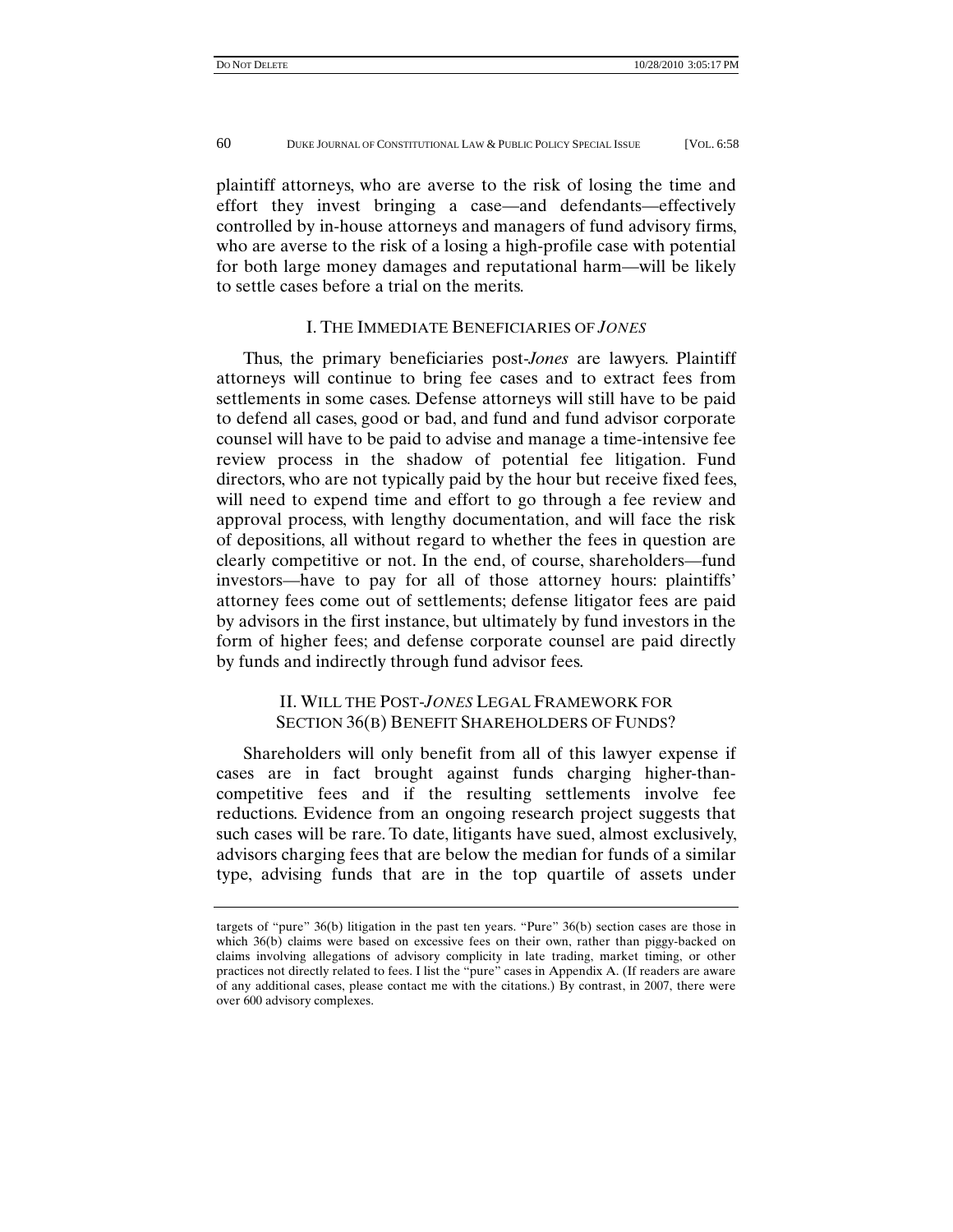management.<sup>13</sup> In other words, plaintiff attorneys have been targeting advisors of relatively large funds charging relatively low fees. As depicted in Figure 1, of the relatively few pure section  $36(b)$  cases<sup>14</sup> brought since 2000 that I have been able to identify, all have primarily targeted advisors in quadrants  $(1, 4)$  and  $(2, 4)$ , where the first number indicates the quartile for expenses (the x-axis on Figure 1), and the second number indicates the quartile for fund size—and not against funds being charged relatively high fees, which would be in quadrants (3, y) or (4, y). Based on my analysis, not a single case has been brought against an advisor to an equity fund ranked below the top quartile in size.



Why would plaintiffs' attorneys target those advisors, rather than advisors charging relatively high fees? The answer is simple: the highest fees tend to be charged to the smallest funds, and because the prospective relief under 36(b) is based on the absolute size of excess

 <sup>13.</sup> This is true of each of the cases listed in Appendix A, based on data on assets under management and total expense ratios for over 600 advisors for equity funds from Simfund for 2007. Simfund is a database providing information on mutual funds, funds-of-funds, and ETFs.

<sup>14</sup>*. See supra* note 12 for a discussion of how I identify "pure" 36(b) cases.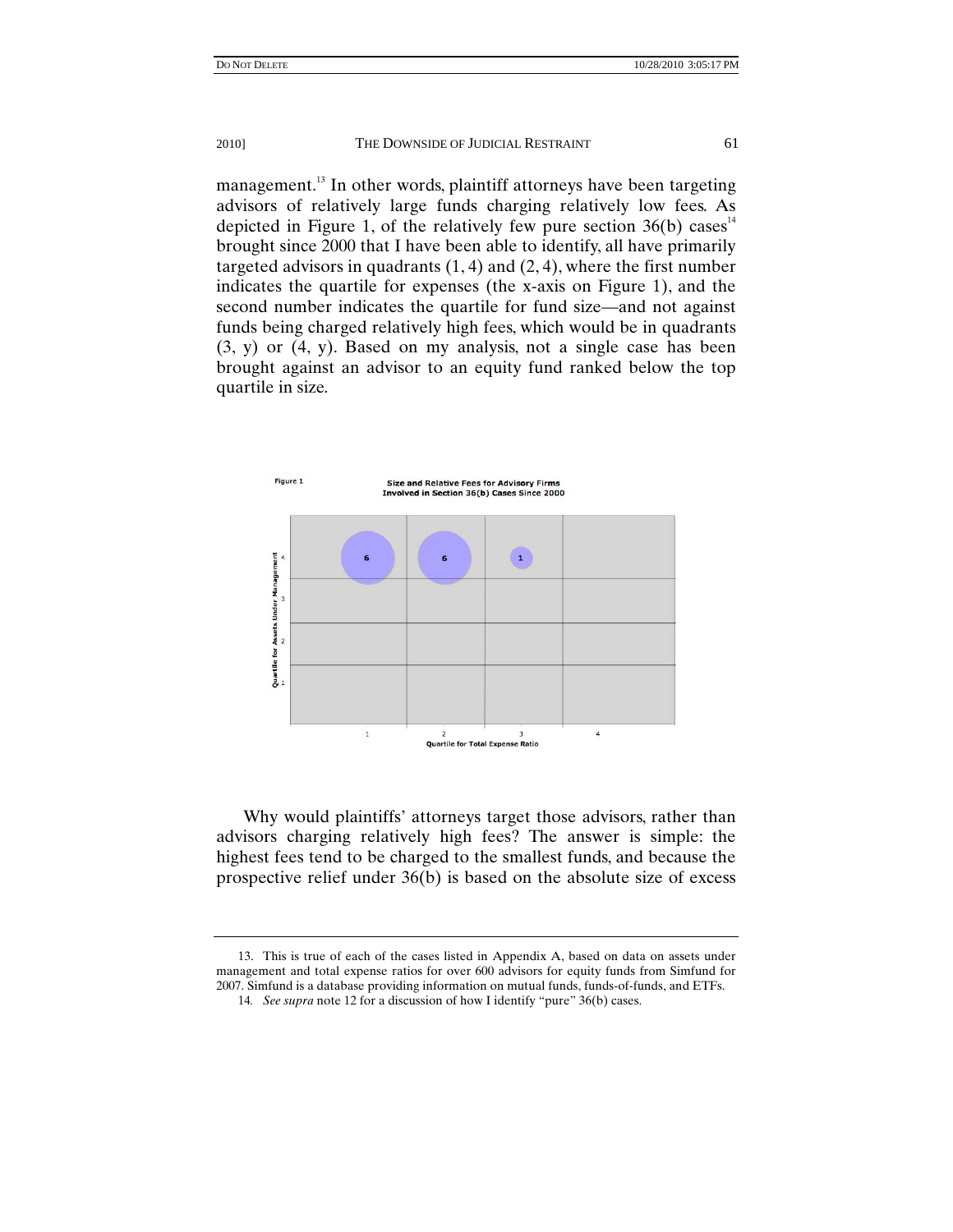fees, rather than on their relative size.<sup>15</sup> Thus, prospective damages are greatest when the target is large. But wouldn't a damage award be most likely when the fees are relatively high? Not necessarily. A damage award would be most likely if, but only if, courts consider comparable fees in reaching liability determinations, –something that *Gartenberg*<sup>16</sup> and *Jones*<sup>17</sup> permit, but a baseline on which both courts cast some doubt.

Moreover, as noted above, the parties have powerful interests to settle, and the vast majority of  $36(b)$  cases settle.<sup>18</sup> Even if settlements are correlated with expected liability, settlements are likely to be much more sensitive to differences in damage awards caused by differences in fund size, and not as sensitive to differences in the expected probability of liability caused by differences in relative fee levels. This is because expected damage awards rise very quickly as one moves from the smallest to the largest funds—indeed, the largest funds are now much larger than the smallest funds. The variation in expected return due to variation in fund size is not subject to significant judicial discretion: fees are a fixed percentage of fund assets, and legal fees are a relatively fixed fraction of fee overcharges. By contrast, trial courts have enormous discretion in deciding whether liability exists in 36(b) cases, and that discretion will be used differently by different judges (based, among other things, on their prior beliefs about how strong competition is as a restraining force on fund fees). Since both *Gartenberg* and *Jones* questioned the significance of fee comparisons—the expected liability for complaint attacking a relatively high fee will often be only slightly higher than the expected liability for attacking a relatively low fee.

 <sup>15. 15</sup> U.S.C.A. § 80(a)-35(b)(3) (West 2009).

 <sup>16.</sup> Gartenberg v. Merrill Lynch Asset Mgmt., 694 F.2d 923, 929 (2d Cir. 1982) (noting that the fee charged by advisors is a factor to be considered, but not the "principal" factor).

 <sup>17.</sup> Jones v. Harris Assocs., 130 S. Ct. 1418, 1426 (2010) (noting that the fees charged by other advisors should not be the principal consideration, but that this does not absolutely preclude their consideration).

 <sup>18.</sup> Of the cases listed in Appendix A, 80 percent of those that had been resolved as of this writing were settled. *See also* Mark S. Van Broek, *The Demand Requirement In Investment Company Act Shareholder Actions*, 50 U. CHI. L. REV. 1500, 1528 n.158 (1983) (noting that, as of 1982, most section 36(b) cases have settled).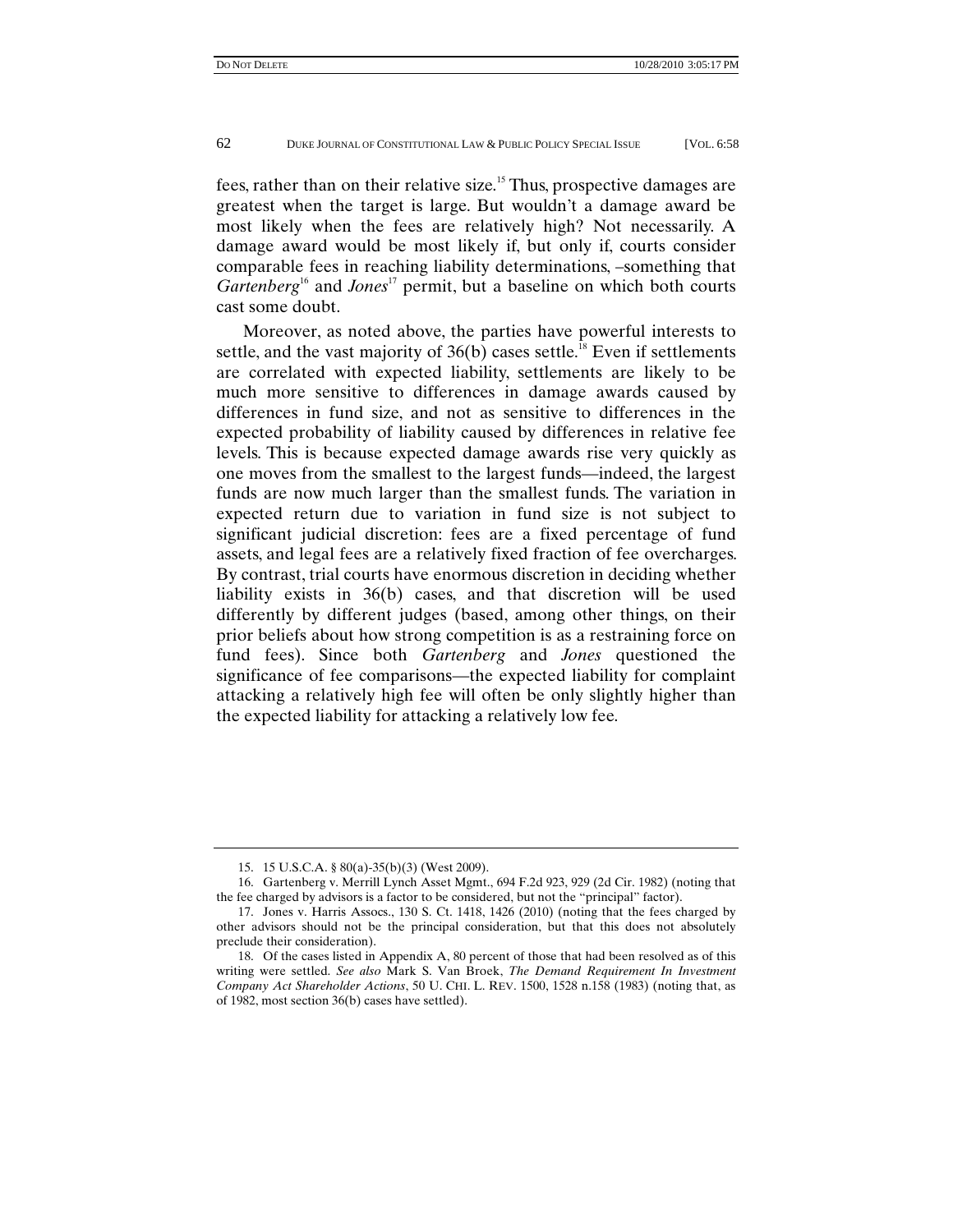#### III. THE DOWNSIDE OF JUDICIAL RESTRAINT

Judicial restraint has long been touted as a virtue by political  $conservative<sup>19</sup>$  who viewed the expansion of civil rights and civil liberties under the Warren Court as turning courts into unelected legislators. Chief Justice John Roberts, before joining the Supreme Court, advocated judicial restraint, and was touted by conservatives as a "model of judicial restraint."<sup>20</sup> More recently, political liberals have rediscovered the virtues of judicial restraint, $2\pi$  as the conservative majority on the Supreme Court has radically rewritten whole sections of Constitutional law in favor of political activists at the National Rifle Association, $2^2$  the U.S. Chamber of Commerce, $2^3$  companies engaged in price-fixing,<sup>24</sup> mass tortfeasors,<sup>25</sup> and employers charged with discrimination.<sup>26</sup> All of these decisions were written or joined by Chief Justice Roberts. Despite the evident activism of these decisions, however, the Roberts Court is capable of restraining itself—as in cases like *Jones v. Harris*—in technical cases that grab few headlines and offer no talking points for political fundraisers.

<sup>19</sup>*. See e.g.*, ROBERT H. BORK, THE TEMPTING OF AMERICA: THE POLITICAL SEDUCTION OF THE LAW 69–100 (The Free Press 1990) (criticizing the Warren Court); ALEXANDER M. BICKEL, THE LEAST DANGEROUS BRANCH: THE SUPREME COURT AT THE BAR OF POLITICS 16–23 (1962) (same); *see also* LEARNED HAND, THE BILL OF RIGHTS: THE OLIVER WENDELL HOLMES LECTURES 66–75 (Harvard University Press 1958) (criticizing judicial restraint broadly); MARK TUSHNET, THE WARREN COURT IN HISTORICAL AND POLITICAL PERSPECTIVE 38–42 (University Press of Virginia 1993) (characterizing the Warren Court as political rather than legal).

 <sup>20.</sup> Edward Whelan, Op-Ed, *A Model of Judicial Restraint, Not Activism*, L.A. TIMES (Sept. 6, 2005), http://articles.latimes.com/2005/sep/06/opinion/oe-whelan6.

<sup>21</sup>*. See* LARRY D. KRAMER, THE PEOPLE THEMSELVES: POPULAR CONSTITUTIONALISM AND JUDICIAL REVIEW 225 (2004) (maintaining that the Rehnquist Court "carried the theory of judicial power developed by its predecessors to its logical conclusion").

<sup>22</sup>*. See* District of Columbia v. Heller, 128 S. Ct. 2783, 2821–22 (2008) (striking down a handgun law on Second Amendment grounds); McDonald v. City of Chicago, 130 S. Ct. 3020, 3025 (2010) (same, and incorporating the Second Amendment into the Fourteenth Amendment).

 <sup>23.</sup> Citizens United v. Fed. Election Comm'n 130 S. Ct. 876, 886 (2010) (overturning several precedents and utilizing the First Amendment to strike down a 50-year old federal statute barring corporations and unions from making independent political expenditures in federal elections).

 <sup>24.</sup> Leegin Creative Leather Prods., Inc. v. PSKS, Inc., 551 U.S. 877, 882 (2007) (overturning a ninety-seven-year-old precedent to hold that vertical price-fixing schemes are not *per se* illegal under Section 1 of the Sherman Act).

 <sup>25.</sup> Williams v. Philip Morris Inc., 549 U.S. 346, 349 (2007) (deeming a jury award of damages designed to punish the defendant for harm to persons not before the court as a "taking" of property without due process).

 <sup>26.</sup> Ledbetter v. Goodyear Tire & Rubber Co., 550 U.S. 618, 621 (2007) (interpreting Title VII of the Civil Rights Act to bar claims based on decisions made more than 180 days prior), *superseded by statute,* Lilly Ledbetter Fair Pay Act of 2009, Pub. L. No. 111-2, 123 Stat. 5.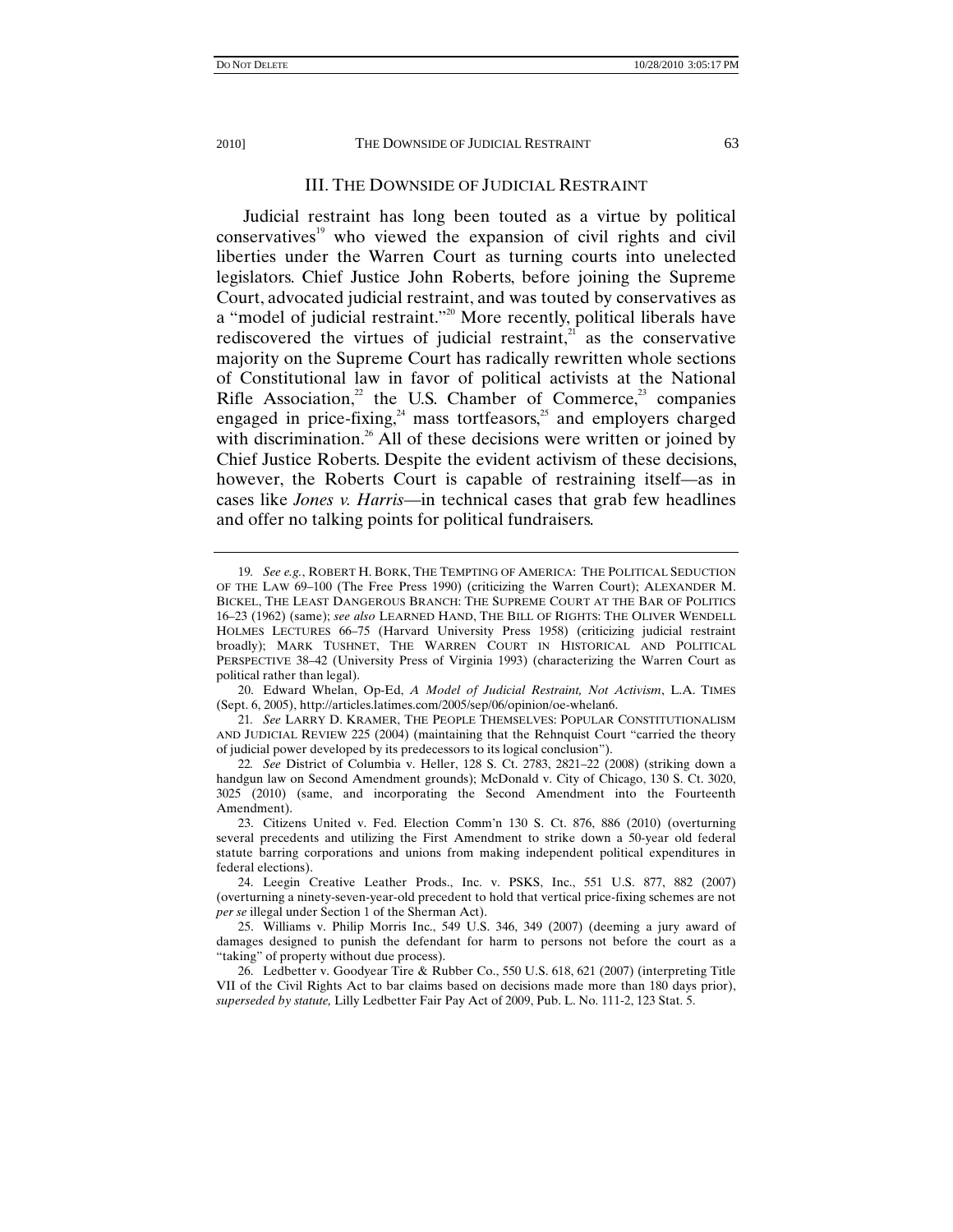Unfortunately, sometimes-judicial activism is precisely what a statute needs. Sometimes, judicial "activism" is simply another name for the conventional evolution of the law in a fashion familiar to all lawyers from first-year common law courses—a process the most legally conservative jurists (whether politically liberal or conservative) would embrace. In enacting section 36(b), Congress gave the federal courts an unappetizing job: to discern limits based on a vaguely stated standard on compensation in what is clearly both a conflicted but also competitive context. That job necessarily involves exercise of judicial discretion. For an appellate court to attempt to put some order on the chaos invited by the statutory standard is precisely what courts have long attempted to do. Courts create order in an iterative fashion by coupling decisions with written opinions, explaining their reasoning, which become precedent to be distinguished or followed based on further reasons, and so on. In *Jones v. Harris*, the Court squashed the nascent effort by the Seventh Circuit to begin this process—not by disagreeing with what the Seventh Circuit had decided and announcing its own interpretative reasoning, but by punting the entire shapeless mess of section 36(b) back to the federal district courts. An apparent adherence to the "rule of law"—rejecting a contestable interpretation of a statute—becomes instead its very opposite, rejecting by implication any effort by the federal circuit courts to organize or shape litigation under section 36(b).